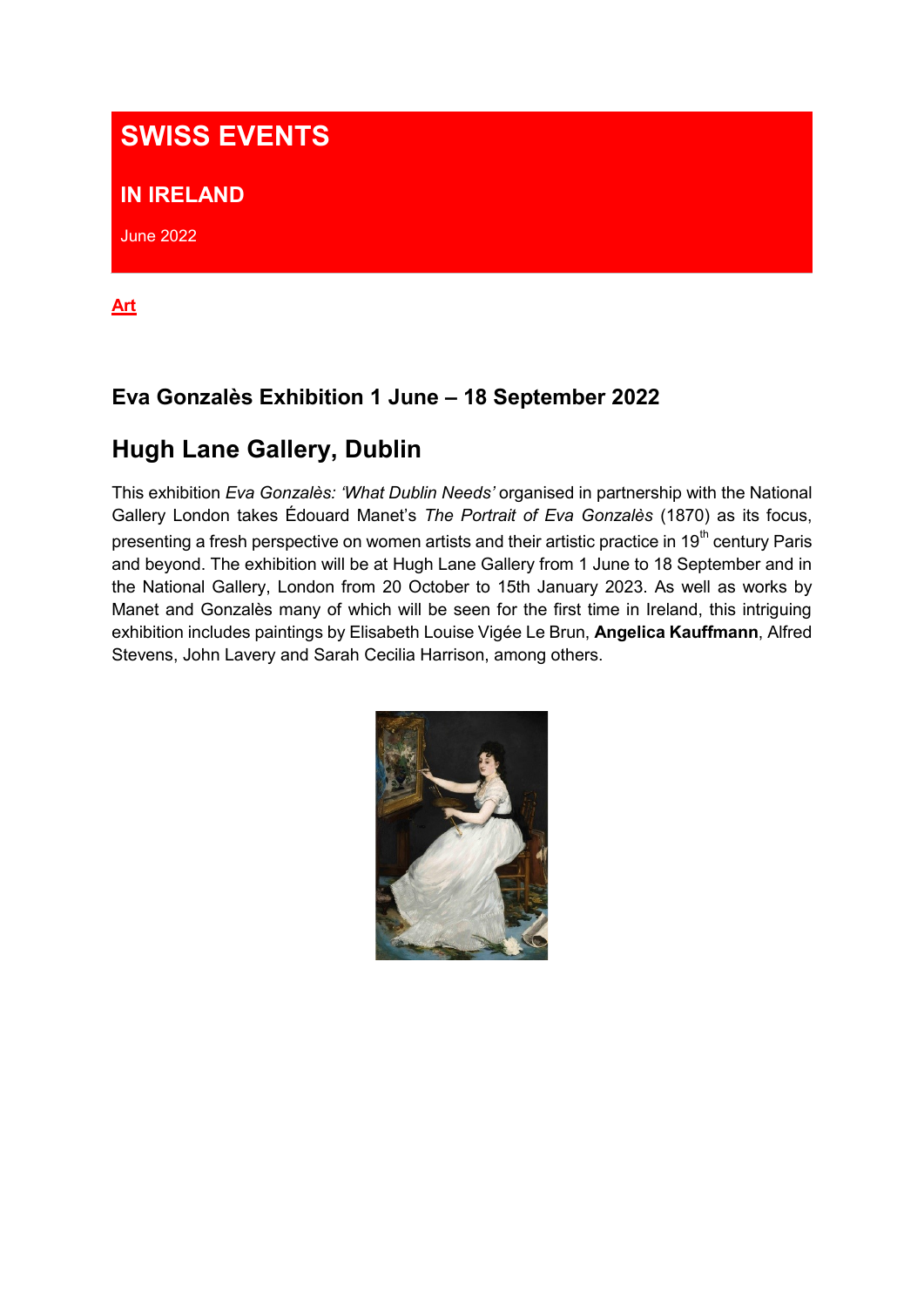

**National Gallery of Ireland**, Merrion Square West, Dublin 2 **09 April – 04 September 2022** Beit Wing (rooms 6-10)

Book your tickets to see the exhibition: <https://www.nationalgallery.ie/art-and-artists/exhibitions/giacometti>

More than 50 works by Alberto Giacometti (1901 – 1966) are displayed in the first exhibition of the artist's work held at the National Gallery of Ireland. *Giacometti: From Life,* coorganised by the National Gallery of Ireland and the Fondation Giacometti*,* includes bronze and plaster sculptures, paintings, drawings and prints. The artworks date from Giacometti's early years in his native Switzerland through to the late work he made in his Paris studio.

#### **Opera**

## **Irish National Opera**

# **WILLIAM TELL - Rossini**

**Rossini's magnificent and extravagant final masterpiece makes a triumphant return to Dublin after a gap of 147 years.**



A freedom fighter in Austrian-occupied Switzerland. An oppressive Habsburg governor. The most famous Swiss apple. And a love story that crosses national divides. Rossini's thrilling epic, his final masterpiece with the world's most famous overture, is his most ambitious, forwardlooking and vocally challenging opera.